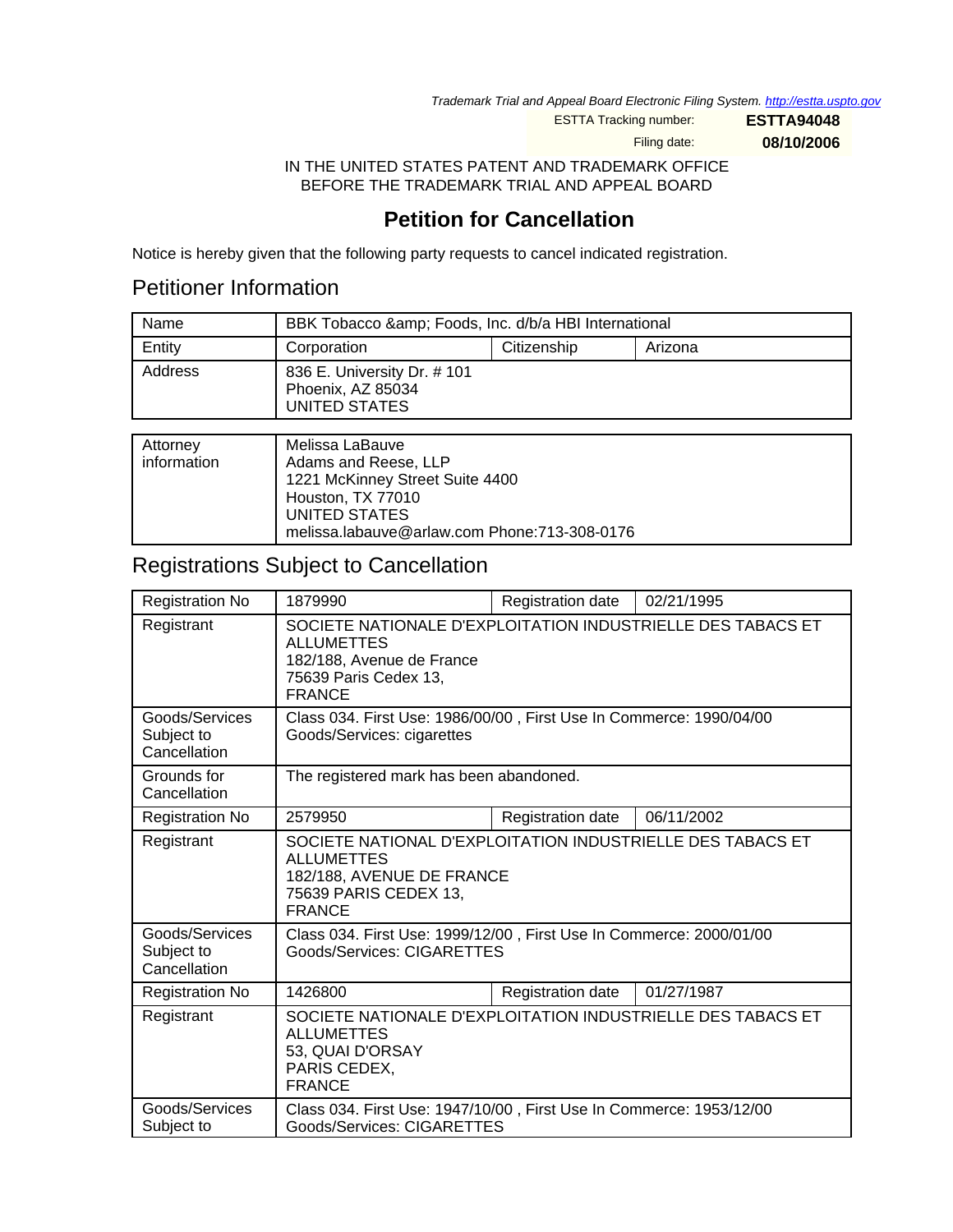| Cancellation                |                                         |
|-----------------------------|-----------------------------------------|
| Grounds for<br>Cancellation | The registered mark has been abandoned. |

| Attachments | consolidated petition to cancel GAULOISES.pdf (3 pages)(17371 bytes) |  |
|-------------|----------------------------------------------------------------------|--|
|             |                                                                      |  |
| Signature   | /melissalabauve/                                                     |  |
| Name        | Melissa LaBauve                                                      |  |
| Date        | 08/10/2006                                                           |  |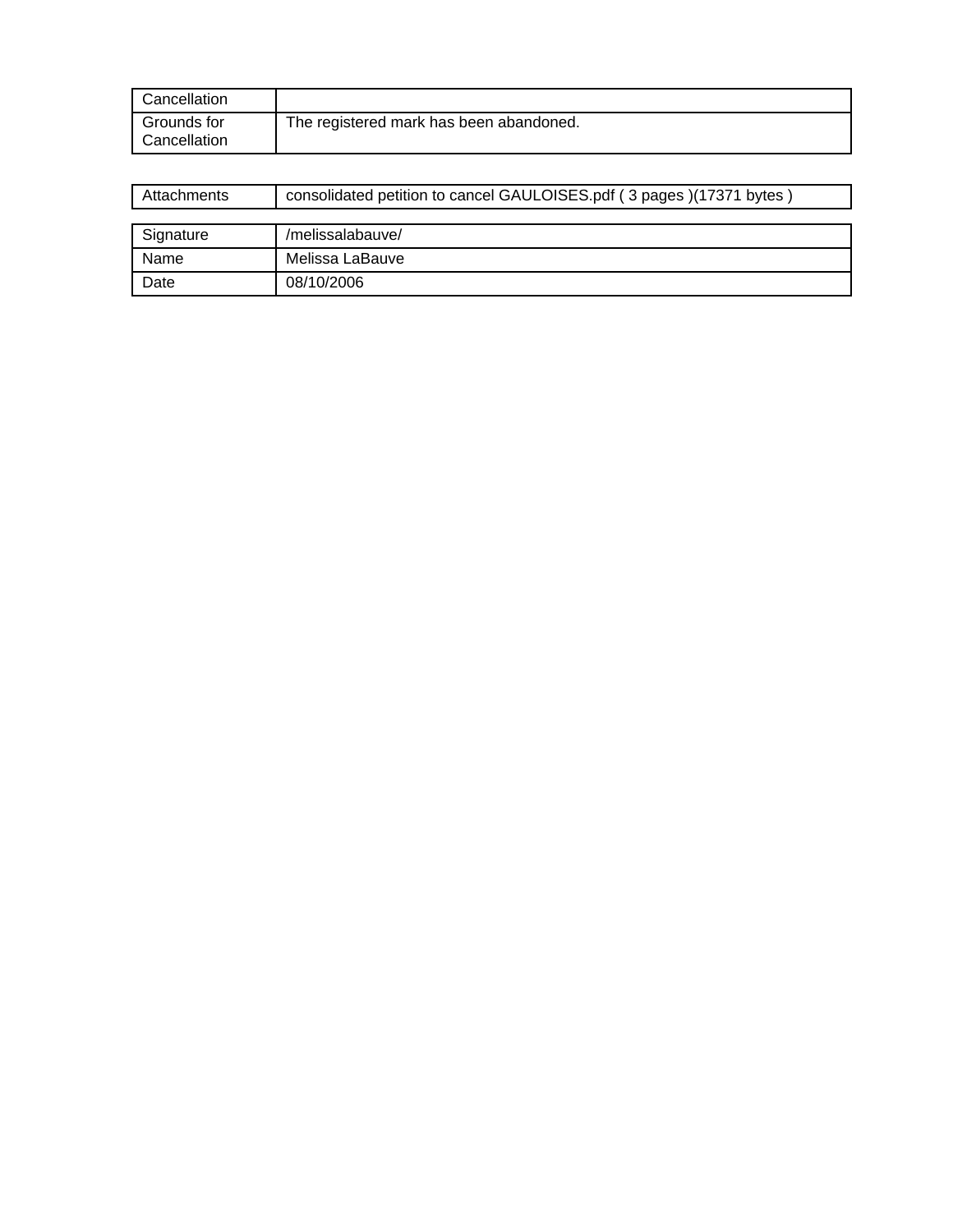### IN THE UNITED STATES PATENT AND TRADEMARK OFFICE BEFORE THE TRADEMARK TRIAL AND APPEAL BOARD

| BBK TOBACCO & FOODS, INC. d/b/a<br><b>HBI INTERNATIONAL</b>                                |                                                                                                             |
|--------------------------------------------------------------------------------------------|-------------------------------------------------------------------------------------------------------------|
| (Petitioner)                                                                               | Trademark Registration Nos.: 1879990,<br>2579950, 1426800                                                   |
| V.                                                                                         | Marks: GAULOISES,<br>GAULOISES BLONDES and design,<br><b>GAULOSIES CORPORAL 20</b><br>CIGARETTES and design |
| <b>SOCIETE NATIONALE</b><br>D'EXPLOITATION INDUSTRIELLE<br><b>DES TABACS ET ALLUMETTES</b> |                                                                                                             |
|                                                                                            | Registration Dates: 02/21/95,<br>06/11/02, 01/27/87                                                         |
| (Respondent)                                                                               |                                                                                                             |

#### CONSOLIDATED PETITION TO CANCEL

1. Petitioner, BBK Tobacco & Foods, Inc. d/b/a HBI International, an Arizona corporation located and doing business at 836 E. University Dr., #101, Phoenix, Arizona 85034 hereby petitions to cancel trademark Registration Nos. 1879990, 2579950 and 1426800. A \$900.00 fee for full cancellation of the three Registrations in International Class 34 for use in conjunction with cigarettes accompanies this Petition.

 $2.$ To the best of Petitioner's knowledge, the name and address of the current owner of Registration Nos. 1879990 2579950 and 1426800 is Societe Nationale D'Exploration Industrielle es Tabacs Et Allumettes, a company organized under the laws of France and located at 182/188, Avenue De France 75639 Paris Cedex 13 France.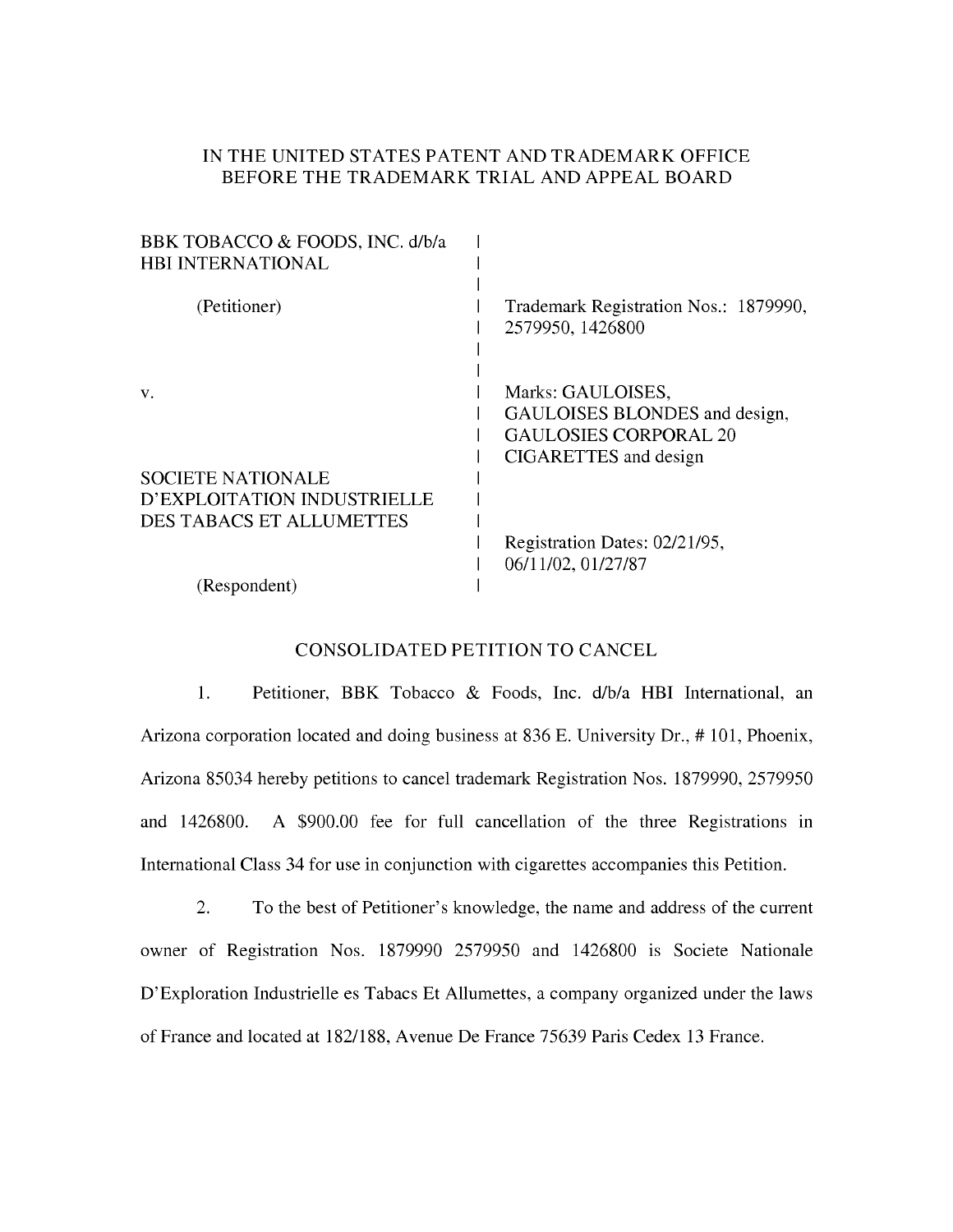Respondent's Registration No. 1879990, filed on October 12, 1993, for the  $3.$ mark GAULOSIES and design, was registered on the Principal Register in International Class 034 for "cigarettes," and claims first use in commerce in the United States in April of 1990.

 $\overline{4}$ Respondent also has a registration for the mark, GAULOSIES BLONDES and design, Registration No. 2579950, which was also registered in International Class 34 for "cigarettes" and claims first use in commerce in the United States in January of  $2000.$ 

5. Finally, Respondent has a registration for the mark, GAULOSIES CORPORAL 20 CIGARETTES and design, Registration No. 1426800, which was registered in International Class 34 for "cigarettes" and claims first use in commerce in the United States in December, 1953.

6. Registration Nos. 1879990 and 1426800 have been registered for more But Petitioner asserts that the mark, GAULOSIES and design, than five years. GAULOSIES BLONDES and design and GAULOSIES CORPORAL 20 CIGARETTES and design should be cancelled due to nonuse, one of the specifically enumerated grounds for cancellation of a registration that is over five years old. See generally, 15 U.S.C. §§  $1064(3)$  and  $1064(5)$ .

7. Petitioner has standing to assert the claims herein because it believes it will be damaged by the continued registration of the '990 mark, the '950 mark and the '800 mark, as it has a pending intent to use application for the mark, GAULOSIES, for use in conjunction with cigarette rolling papers.

 $\overline{2}$